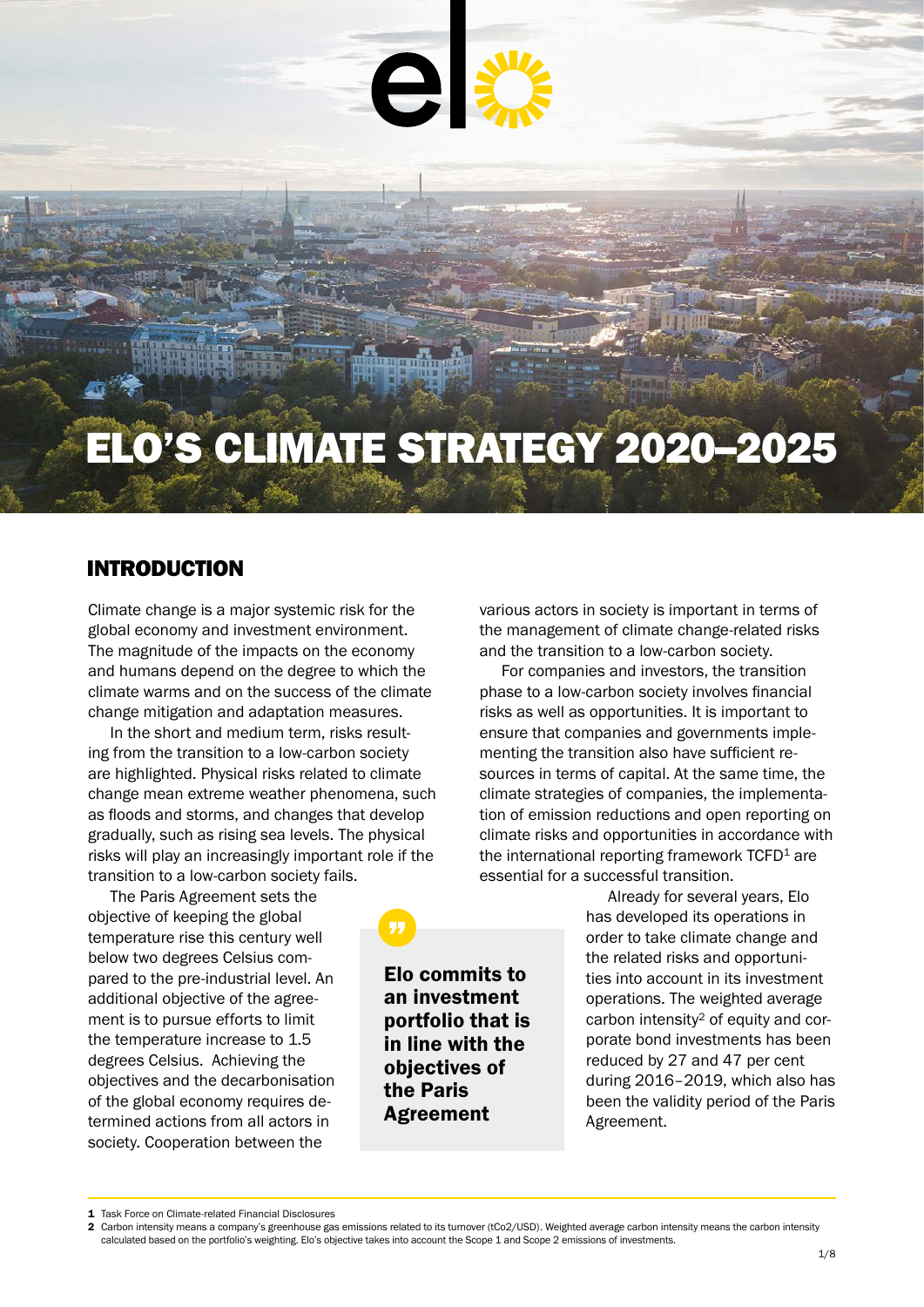

In our new updated climate strategy, we commit even more strongly to the objectives of the Paris Agreement and the related measures required to reduce climate risks as well as to climate change mitigation and adaptation measures. Elo's climate strategy supplements Elo's principles of responsible investment.

When the climate strategy for 2020–2025 was prepared, the IIGCC's<sup>3</sup> Paris Aligned Investment Initiative framework4 recommendations concerning the alignment of investment portfolios with the objectives of the Paris Agreement were considered.

## OBJECTIVES OF ELO'S CLIMATE STRATEGY

Elo commits to an investment portfolio that is in line with the objectives of the Paris Agreement. This will be implemented

- by reducing the carbon risk of the investment portfolio through a reduction of the weighted average carbon intensity of the portfolio
- by increasing investments in solutions aiming at climate change mitigation and adaptation
- by considering climate change risks and opportunities in the investment strategies for various asset classes and in the strategic asset allocation and
- by actively engaging with companies and other financial operators ourselves and in cooperation with other parties.

Elo's investment portfolio is widely diversified to various asset classes to ensure returns required by the pension company's basic mission and to manage risks related to the investment markets. With the available tools and methods, there is currently major uncertainty related to the calculation of carbon neutrality at the level of the entire investment portfolio. In addition, estimating how climate change impacts the development of risks and returns in the investment markets is still very challenging.

The tools and methods used for measuring climate risk are still very much under development especially for other asset classes besides listed equities and corporate bonds. Even for listed asset



## Elo is an active operator in the decarbonisation of the economy

Elo is an active operator in the decarbonisation of the economy, while taking into account the requirements of the basic mission of a pension company and the changes in the investment markets. The key objective of the climate strategy is the decarbonisation of the real economy.

Mere portfolio changes based on the prevailing situation reduce the current climate risk of investments, but not necessarily in the future. In addition, portfolio changes made by individual investors have a limited effect on the reduction of total emissions at the global level.

Operational changes in companies and cooperation between various actors in society are necessary in order to achieve objectives. Furthermore, companies must ensure a socially sustainable transition (just transition $5$ ) when transforming their operations towards low carbon society. •

<sup>3</sup> Institutional Investors Group on Climate Change

<sup>4</sup> <https://www.iigcc.org/download/net-zero-investment-framework-consultation/?wpdmdl=3602&masterkey=5f270ef146677>

<sup>5</sup> Just transition means addressing the structural and regional challenges of the transition in a socially sustainable way. This could mean, for example, retraining staff in carbon-intensive industries or reorienting skills.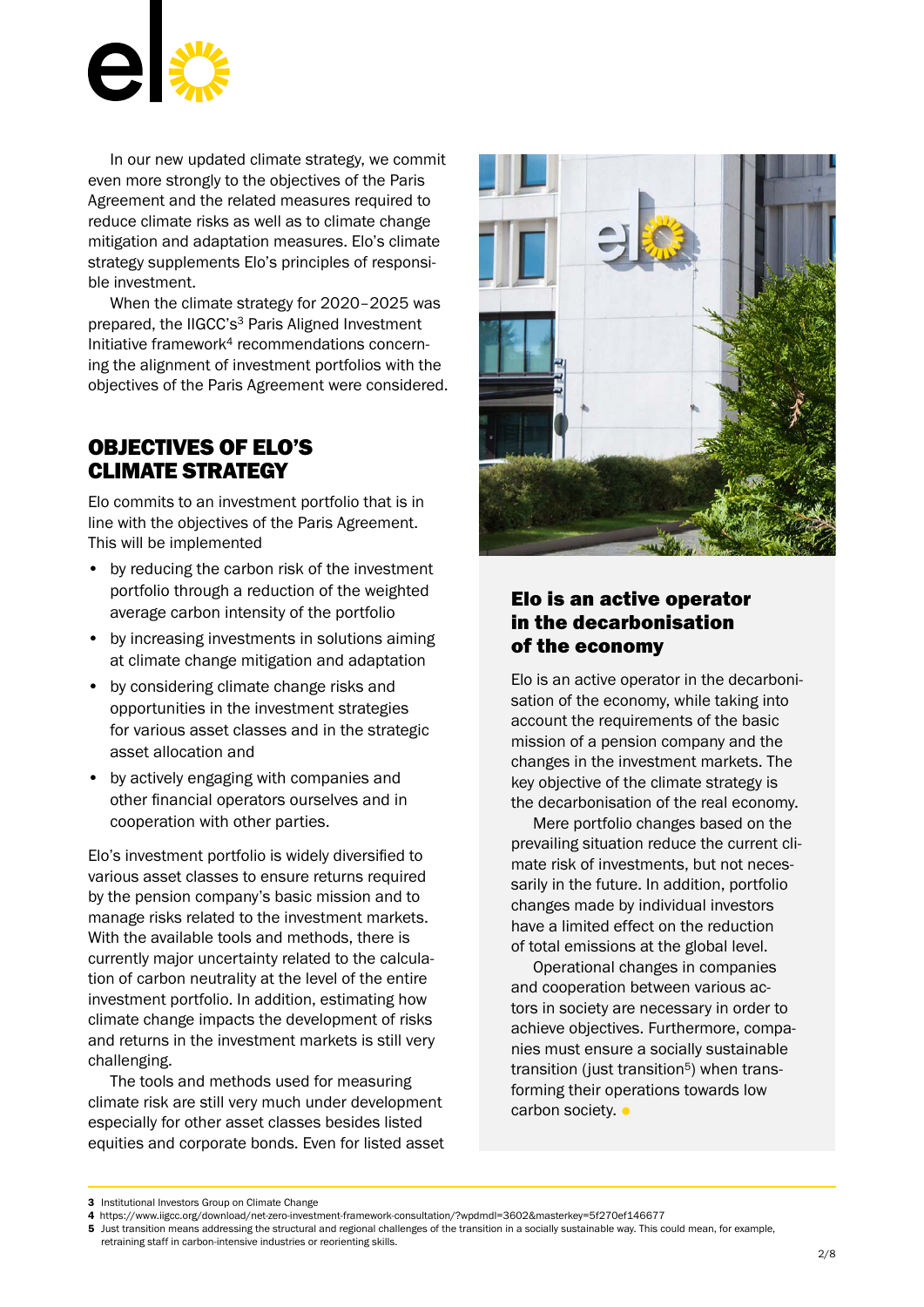

classes, the coverage, quality and uniformity of company-specific data are challenges in objective setting and the related follow-up. The problems related to the coverage and quality of data also seem to affect compliance with the increasing regulation concerning investors. In addition, it is challenging to estimate the climate related rate of change regarding politics, legislation, technologies and companies. Continuous development of personnel's competence plays a particularly important role in the implementation of climate strategy.

Elo commits to transparent and open reporting on the implementation of its climate strategy and the achieving of objectives. We are committed to

reporting the financial impacts of our own climate risks and opportunities in accordance with TCFD's reporting framework and we will continue to develop our reporting.

Elo will update its climate strategy and the related objectives on a regular basis. The path to achieving objectives is not straightforward but varies depending on the development of the financial and investment environment and the changes in companies. In addition, the above-mentioned development of the tools and methods for estimating the impacts of climate change and the volume, quality and uniformity of available data are factors affecting the updating of the climate strategy.

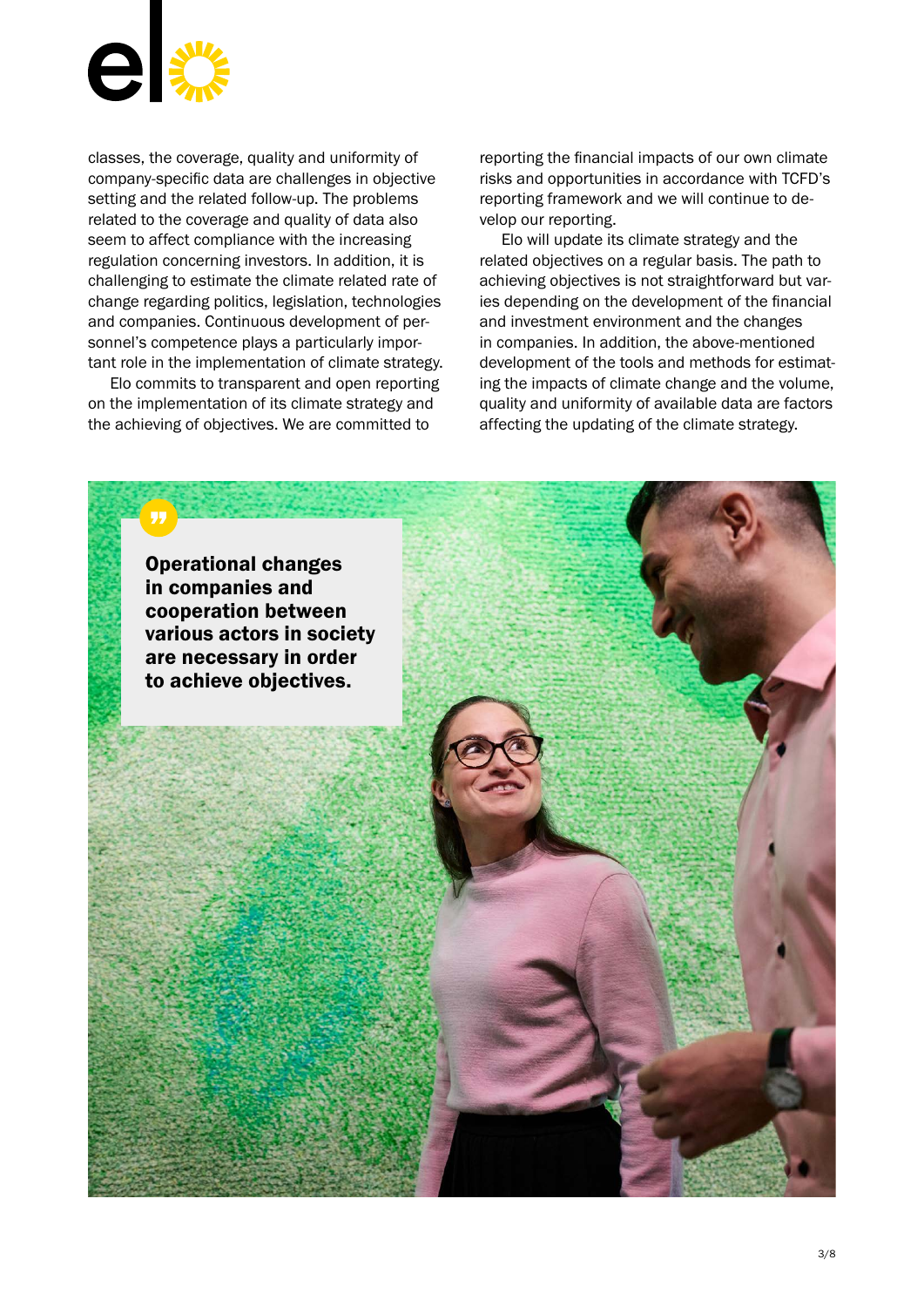![](_page_3_Picture_0.jpeg)

## ELO'S CLIMATE STRATEGY ROADMAP 2020–2025

| 2020<br>We commit to a port-<br>folio that complies with<br>the objectives of the<br>Paris Agreement<br>The objective is to<br>• reduce the weighted<br>average carbon<br>intensity in equity<br>and corporate bond<br>investments<br>• improve the energy<br>efficiency of real<br>estate investments<br>We update our | 2021<br><b>Objective setting</b><br>• investments in<br>solutions for clima-<br>te change mitigation<br>and adaptation<br>• carbon risk reduction<br>targets for sovereign<br>bonds and private<br>equity investments | 2022<br>The objective is to<br>ensure that climate<br>risks and opportunities<br>are considered in the<br>strategic asset<br>allocation |                                                                                                                           | <b>Climate strategy update</b>                                                                                                                                                                                                              |      |
|-------------------------------------------------------------------------------------------------------------------------------------------------------------------------------------------------------------------------------------------------------------------------------------------------------------------------|-----------------------------------------------------------------------------------------------------------------------------------------------------------------------------------------------------------------------|-----------------------------------------------------------------------------------------------------------------------------------------|---------------------------------------------------------------------------------------------------------------------------|---------------------------------------------------------------------------------------------------------------------------------------------------------------------------------------------------------------------------------------------|------|
| engagement strategy<br>2020<br><b>Continuous</b><br>development                                                                                                                                                                                                                                                         | 2021<br>• scenario analysis development<br>• further development of the analysis<br>and modelling of climate risks and<br>opportunities                                                                               | 2022<br>• reporting on climate risks and                                                                                                | 2023<br>opportunities in accordance with the<br>international frame-work (TCFD)<br>• training the investment organisation | 2024<br>• implementing and utilising the EU regulation<br>on sustainable finance (e.g. Taxonomy and<br>Sustainable Finance Disclosure Regulation)<br>constant search for new potential cooperation<br>partners, service providers and tools | 2025 |

Elo's new climate strategy is based on a roadmap with a phased objective setting for various asset classes and, later, for the allocation level. In the first phase of the new climate strategy, the focus is on reducing the carbon risk for listed equity and corporate bond investments and real estate investments.

Subsequently, the focus will be on solutions for climate change mitigation and adaptation, a review of other asset classes and the development of a scenario analysis as part of strategic asset allocation.

## Objectives set in the first phase (2020):

- mitigating the carbon risk by reducing the weighted average carbon intensity
- of equity and corporate bond investments by 25% during 2019–2025.
- reducing the energy consumption of real estate investments by 10% with regard to district heat and by 5 % with regard to electricity during 2019–2025.
- updating the engagement strategy in accordance with the climate strategy objectives

#### Objectives set in the second phase (2021–2022):

- setting the target for climate risk mitigation in a manner suitable for government bonds and private equity fund investments
- investments in solutions aiming at climate change mitigation and adaptation
- considering climate risks and opportunities in the strategic asset allocation

The investment portfolio's weighted carbon intensity, that is, the greenhouse gas emissions weighted by using the portfolio weights divided by net sales is the metric recommended in TCFD's reporting framework. The benefit of carbon intensity is its comparability for equity and fixed income investments and various sectors. As a metric, it focuses on the history and as it takes net sales into account, it does not consider all factors that are essential for modelling the climate risk in various sectors. We also need forward-looking metrics and we need to assess the total risk related to the climate at the present time and in the future for all managed assets.

Asset class-specific objectives will be set through a phased approach. The objectives will take into account the available research data on climate change and the development of the available tools for the financial modelling of climate risks and opportunities, as well as the development of the volume and quality of data.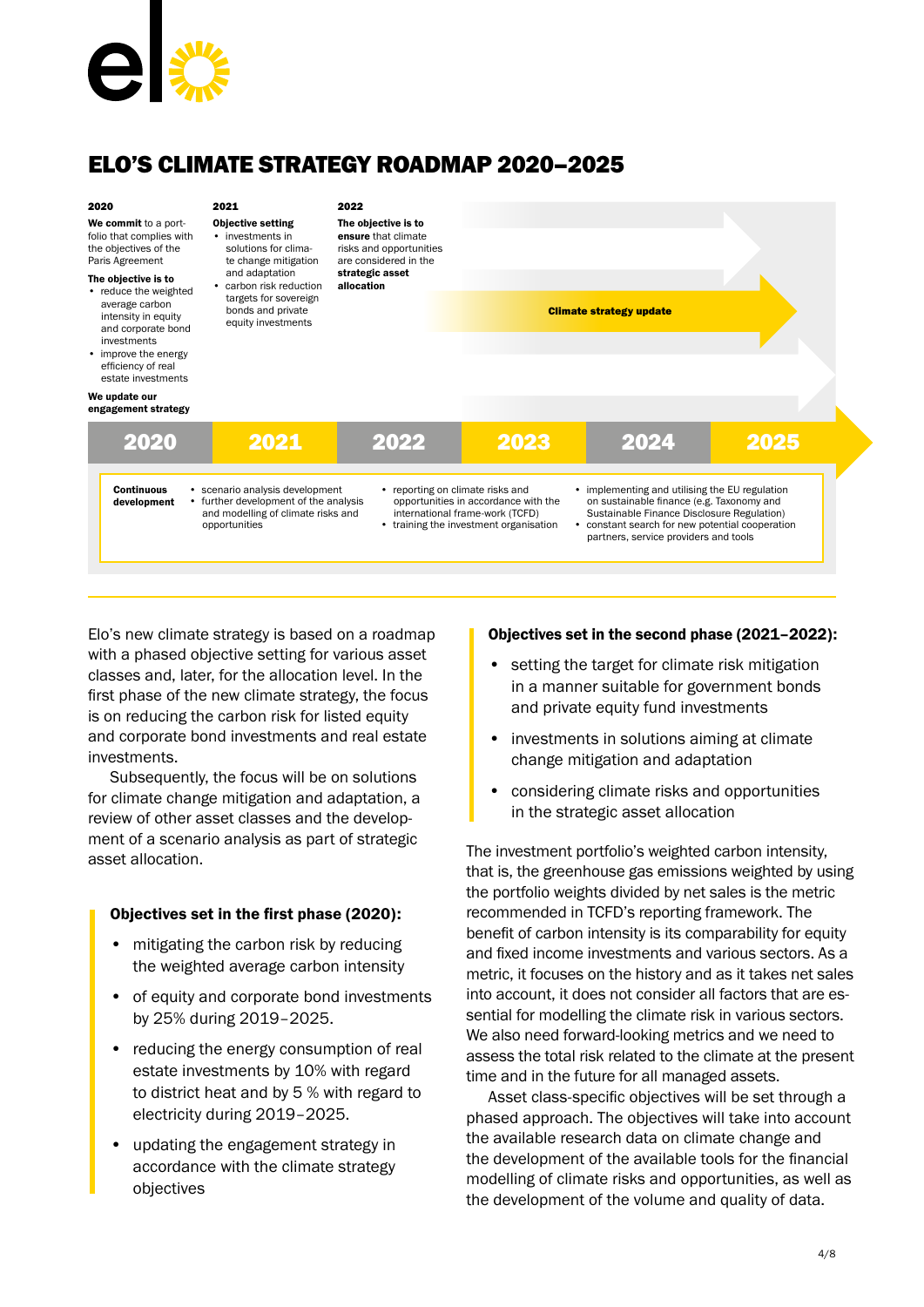![](_page_4_Picture_0.jpeg)

## CONTINUOUS DEVELOPMENT STEERS OPERATIONS

The tools and methods for modelling climate risks and opportunities still involve a lot of uncertainty. Continuous development and researching the latest scientific data are a major part of the implementation of Elo's climate strategy roadmap.

At the asset class level, considering climate risks and opportunities is part of investment planning. For equity and corporate bond investments and real estate investments, the existing climate risk tools are utilised and the possibilities of using new tools are investigated for all asset classes. Utilisation of the EU's taxonomy for sustainable finance, the EU Taxonomy $6$ , plays a key role when assessing climate effects. Internal and external reporting related to climate risks and opportunities is developed on a continuous basis. TCFD's reporting framework is used for external reporting and the developments in EU regulations concerning reporting are monitored.

The analysis of climate risks and opportunities is developed at the portfolio level for both transition-related and physical risks. As part of this work, we are developing methods for performing scenario analyses. Our objective is to include the consideration of climate risks and opportunities in the strategic asset allocation during 2022.

Continuous training and competence development for Elo's investment organisation play a major role in the roadmap implementation.

## ENGAGEMENT

Engagement with investments by ourselves and together with cooperation partners is central to Elo's climate strategy. With engagement, investments are encouraged to reduce their emissions and develop solutions for climate change. It is important that climate change and its effects are considered in the company's strategy and target setting. We require that carbon-intensive companies present

Engagement with investments by ourselves and together with cooperation partners is central to Elo's climate strategy.

6 Criteria for determining when financial operations are sustainable in terms of the environment and society. Economic activity must essentially promote at least one out of six environmental objectives. The first phase of the taxonomy focuses on measures for climate change mitigation or adaptation.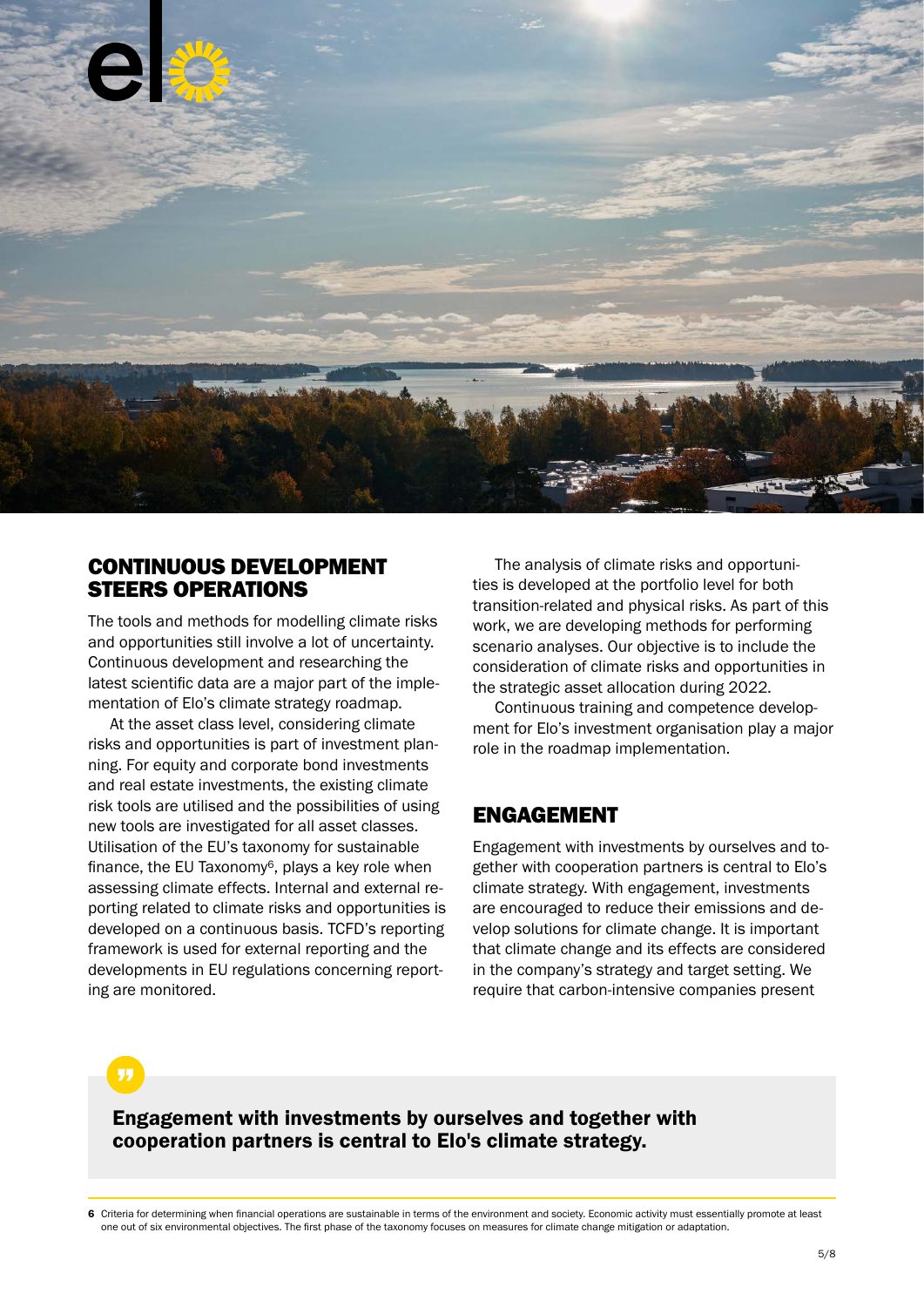![](_page_5_Picture_0.jpeg)

reduction plans for emissions and report on their progress. In addition, we recommend that companies commit to the objectives of the Science Based Targets initiative. Companies must ensure that the transition to a low-carbon society is also socially sustainable.

We strive to engage with fund managers so that they take climate change into account in their investment strategy and commit to the objectives of the Paris Agreement.

We recommend that both companies and fund managers report on their climate risks and opportunities in accordance with TCFD's reporting framework7, including an estimate of the business effects of climate change.

We update our engagement strategy in accordance with the new climate strategy and its focus areas. We vote actively in shareholders' meetings while considering the objectives of our climate strategy. Together with our cooperation partners, we will participate in initiatives that we feel are important (IIGCC<sup>8</sup>, CA100+<sup>9</sup>) and actively take part in engagement projects.

In addition, we cooperate with managers and market parties in order to promote the consideration of climate issues. We are constantly searching for new potential cooperation partners, service providers and tools.

![](_page_5_Picture_6.jpeg)

## TAKING CLIMATE CHANGE INTO ACCOUNT IN RELATION TO VARIOUS ASSET CLASSES

#### Listed equities and corporate bonds

Our objective is to reduce the climate risk of our portfolio and increase investments in climate solutions. For listed equity and corporate bond investments, the interim objective on the path towards an investment portfolio meeting the objectives of the Paris Agreement is that the weighted average carbon intensity of portfolios is reduced by 25 per cent during 2019–2025. When the new objective is taken into account, the total reduction in carbon intensity for 2016–2025 is approximately 45 per cent for equity investments and approximately 60 per cent for corporate bond investments.

In terms of climate change, the most important sectors are carbon-intensive industries, such as oil and gas, the generation of electricity and mining. We are scaling down the largest emitters and companies depending on fossil energy sources who have no clear reduction plans for greenhouse gas emissions and we will look for cleaner investments. We nevertheless ensure that we have a balanced portfolio diversification. In index investments, we will annually increase the share of low-carbon index funds. In corporate bonds, we increase investments in green bonds and actively investigate funds that take climate change mitigation and adaptation into account.

In its principles for responsible investment, Elo has specified that it excludes from investments companies for which more than 25% of their net sales is related to coal production or the use of coal in energy production without a clear strategy for reducing coal use. Going forward, we will assess whether the above-mentioned limits should be tightened.

We will reduce the weighted average carbon intensity of listed equity and corporate bond investments by 25% between 2019–2025.

- 8 Institutional Investors Group on Climate Change
- 9 Climate Action 100+

<sup>7</sup> The Science Based Targets initiative (SBTi) encourages companies to commit to objectives that are based on science, through which they can reduce their carbon dioxide emissions.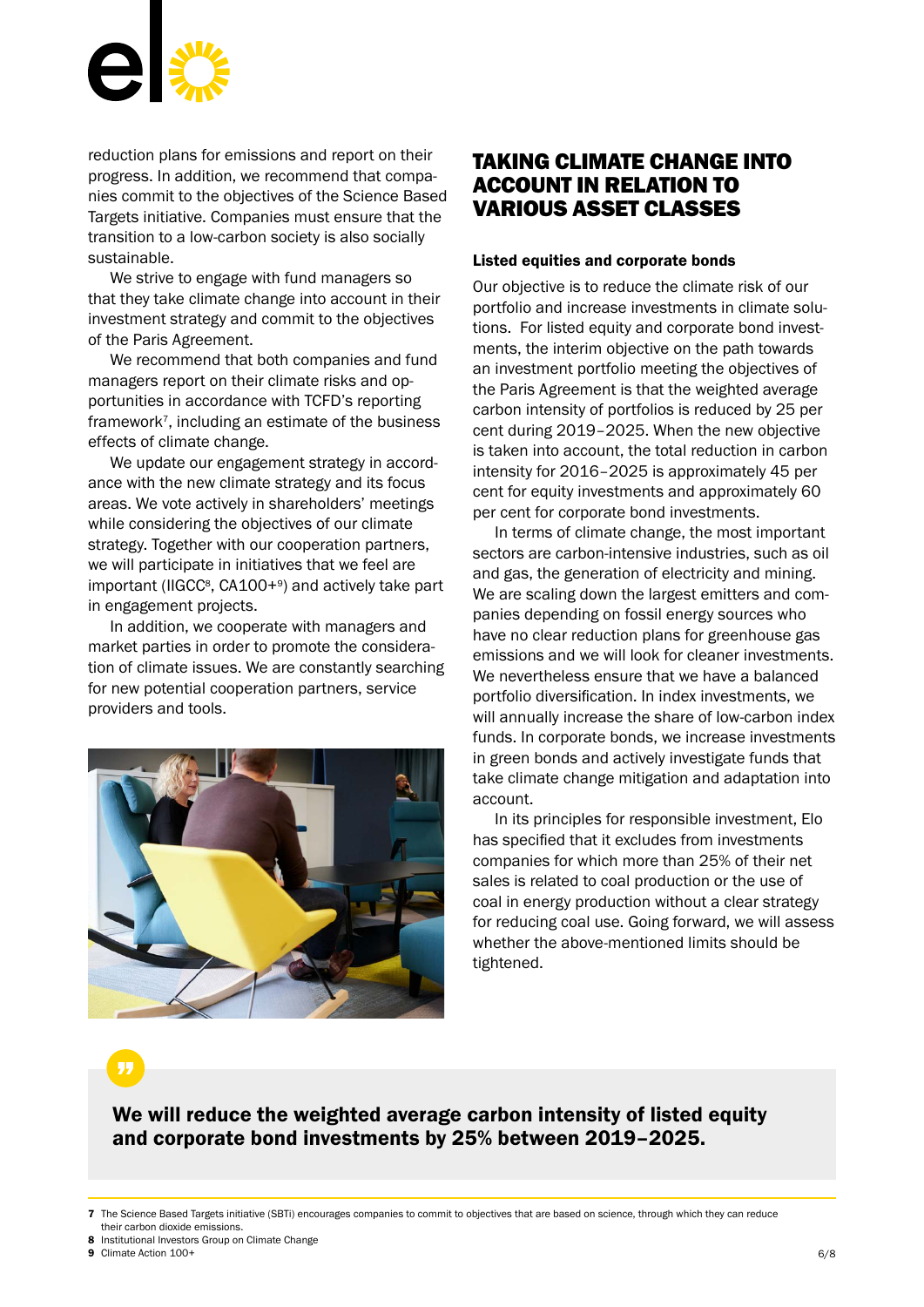![](_page_6_Picture_0.jpeg)

#### Sovereign bonds

Regarding sovereign bonds, we investigate tools and develop methods for more detailed modelling and determining of climate risks and opportunities before actual objective setting.

The increasing importance of climate change effects is also reflected in sovereign bond investments. The countries included in the investment universe differ significantly in terms of their geographic location, economic structures and development level. Geographical location and the structure of the economy contribute to a country's vulnerability concerning the physical risks resulting from climate change, such as the onset of drought, floods and heat waves.

However, the development phase of different countries and their possibilities to move towards a low-carbon society vary greatly, for example, in terms of the economic structures. Areas to be analysed from the perspective of climate risks include, among others, environmental policies, economic vulnerability in extreme circumstances, the degree to which the country economy is dependent on the production and export of fossil energy and the possibilities and ability to successfully transition to a low-carbon society.

#### Private equity fund investments

For private equity fund investments, we aim to mitigate climate risks by favouring in fund selection managers whose investments typically focus on sectors with restricted or minor climate risks. Furthermore, we include climate change considerations even more strongly in the fund investment strategy as a part of our own due diligence process.

Our aim is to engage fund managers so that they will consider the effects of climate change as part of their own responsibility practices by highlighting themes that are important to Elo, such as the monitoring and reduction of the carbon footprint of investments. We recommend that funds

report on their climate risks and opportunities in accordance with TCFD's reporting framework.

Regarding private equity investments, we develop methods for more detailed modelling and determining of climate risks and opportunities and clarify our objectives as the development work progresses.

Investing in renewable energy has been a key part of Elo's infrastructure investments and we continue to investigate new investment opportunities.

#### Real estate investments

In 2017, Elo joined the energy efficiency agreement applied to rental housing properties and commercial properties (VAETS<sup>10</sup> and TETS<sup>11</sup>). The agreement applies to all real estate in which Elo is a direct majority owner, that is, to the majority of direct real estate investments. Significant investments have already been made during the validity period of the energy efficiency agreements for the real estate sector. The 7.5 per cent savings required by the agreements will most likely be achieved during the agreement period.

Elo has decided to set a new additional target measuring energy efficiency: 10 per cent savings for district heating and 5 per cent savings for electricity during 2019–2025. This is measured through the actual lower specific consumption of properties in a comparable base and it takes into account the effect of the property's actual use. This year, reducing energy consumption was introduced for the majority of direct real estate investments as one metric that steers operations. The intention is to extend the metrics to all real estate directly owned by Elo.

In addition, our objective is to increase the use of renewable energy sources and recycling of material in our real estate investments. All apartments fully owned by Elo in the Helsinki metropolitan area, Tampere and Turku will be equipped with sensors measuring temperature and humidity.

A new additional objective will be set for real estate investments – 10 per cent savings for district heat and 5 per cent savings for electricity during 2019–2025.